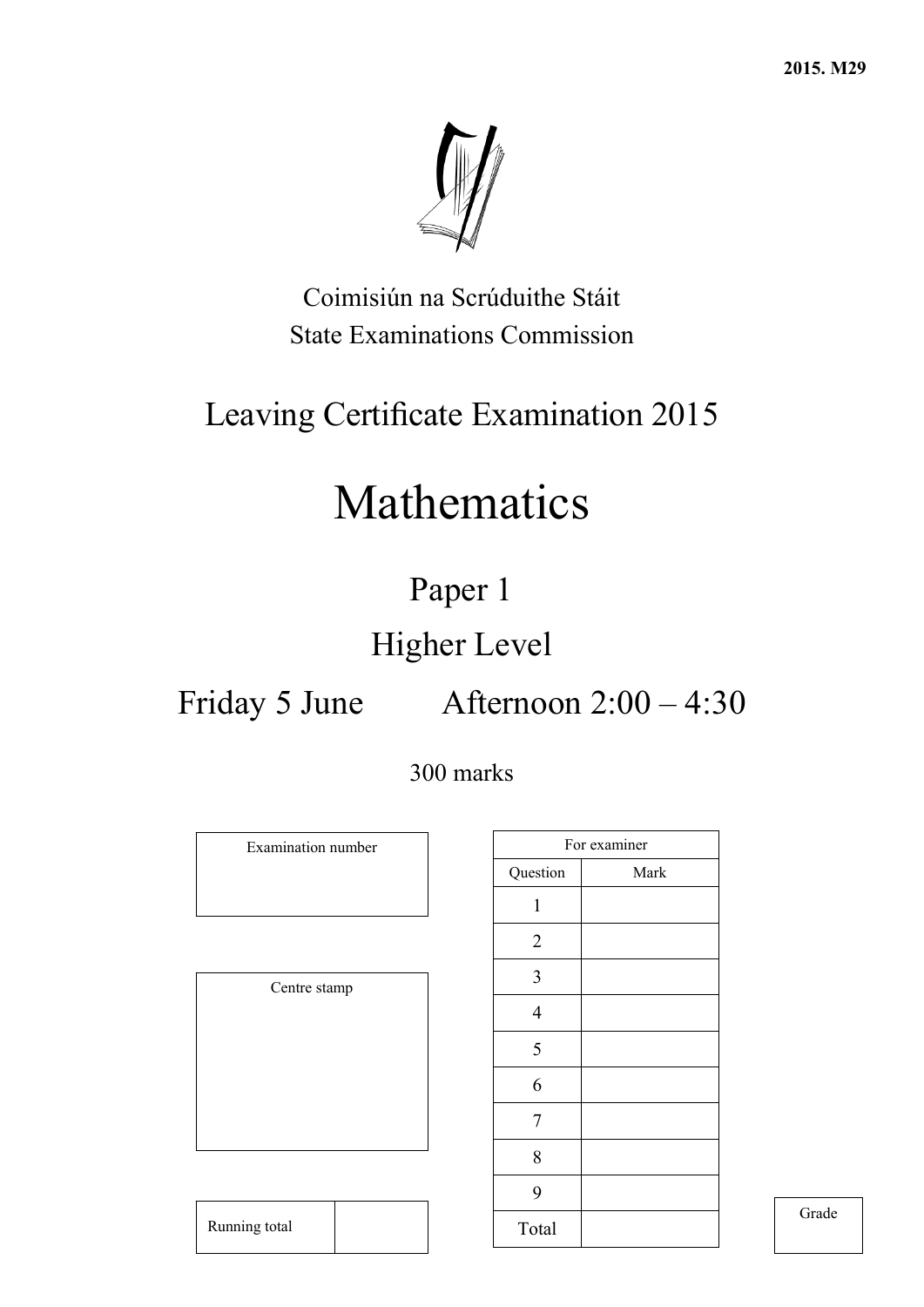### **Instructions**

There are **two** sections in this examination paper.

| Section A | Concepts and Skills       | 150 marks | 6 questions |
|-----------|---------------------------|-----------|-------------|
| Section B | Contexts and Applications | 150 marks | 3 questions |

Answer all nine questions.

Write your answers in the spaces provided in this booklet. You may lose marks if you do not do so. You may ask the superintendent for more paper. Label any extra work clearly with the question number and part.

The superintendent will give you a copy of the *Formulae and Tables* booklet. You must return it at the end of the examination. You are not allowed to bring your own copy into the examination.

### **You will lose marks if all necessary work is not clearly shown.**

### **You may lose marks if the appropriate units of measurement are not included, where relevant.**

### **You may lose marks if your answers are not given in simplest form, where relevant.**

Write the make and model of your calculator(s) here:

| Leaving Certificate 2015 |  |
|--------------------------|--|
|--------------------------|--|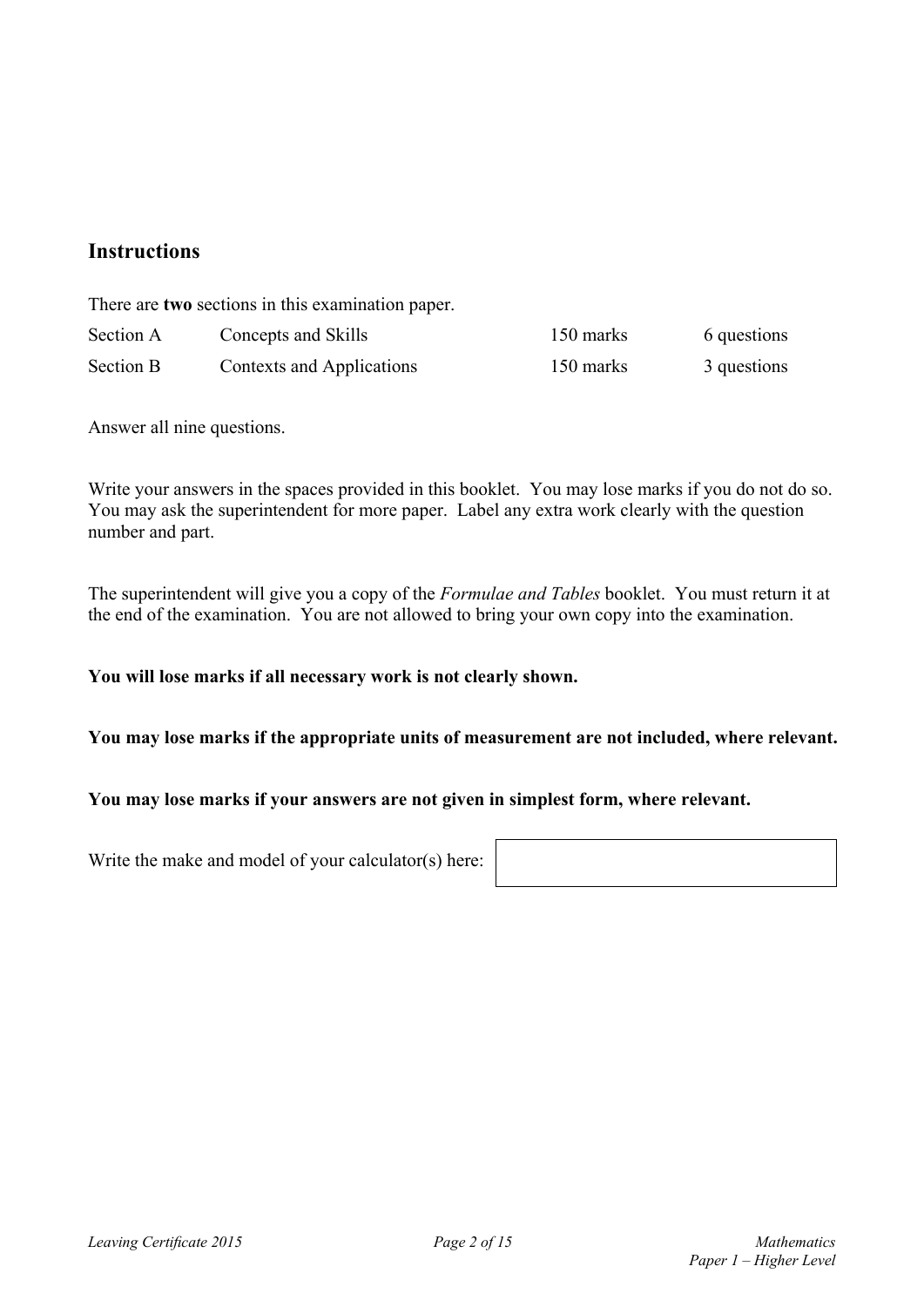Answer **all six** questions from this section.

**Question 1 (25 marks)** 

Mary threw a ball onto level ground from a height of 2 m.Each time the ball hit the ground it bounced back up to  $\frac{3}{4}$  of the height of the previous bounce, as shown.



**(a)** Complete the table below to show the maximum height, **in fraction form**, reached by the ball on each of the first four bounces.

| Bounce     |  |  |  |
|------------|--|--|--|
| Height (m) |  |  |  |

**(b)** Find, in metres, the total vertical distance (up and down) the ball had travelled when it hit the ground for the  $5<sup>th</sup>$  time. Give your answer in fraction form.

| and the property of      |  |  |        |  |        |  |  |  |  |  |  |  |  |  |  |  |
|--------------------------|--|--|--------|--|--------|--|--|--|--|--|--|--|--|--|--|--|
| the contract of the con- |  |  | ______ |  | ______ |  |  |  |  |  |  |  |  |  |  |  |
|                          |  |  |        |  |        |  |  |  |  |  |  |  |  |  |  |  |
|                          |  |  |        |  |        |  |  |  |  |  |  |  |  |  |  |  |

**(c)** If the ball were to continue to bounce indefinitely, find, in metres, the total vertical distance it would travel.

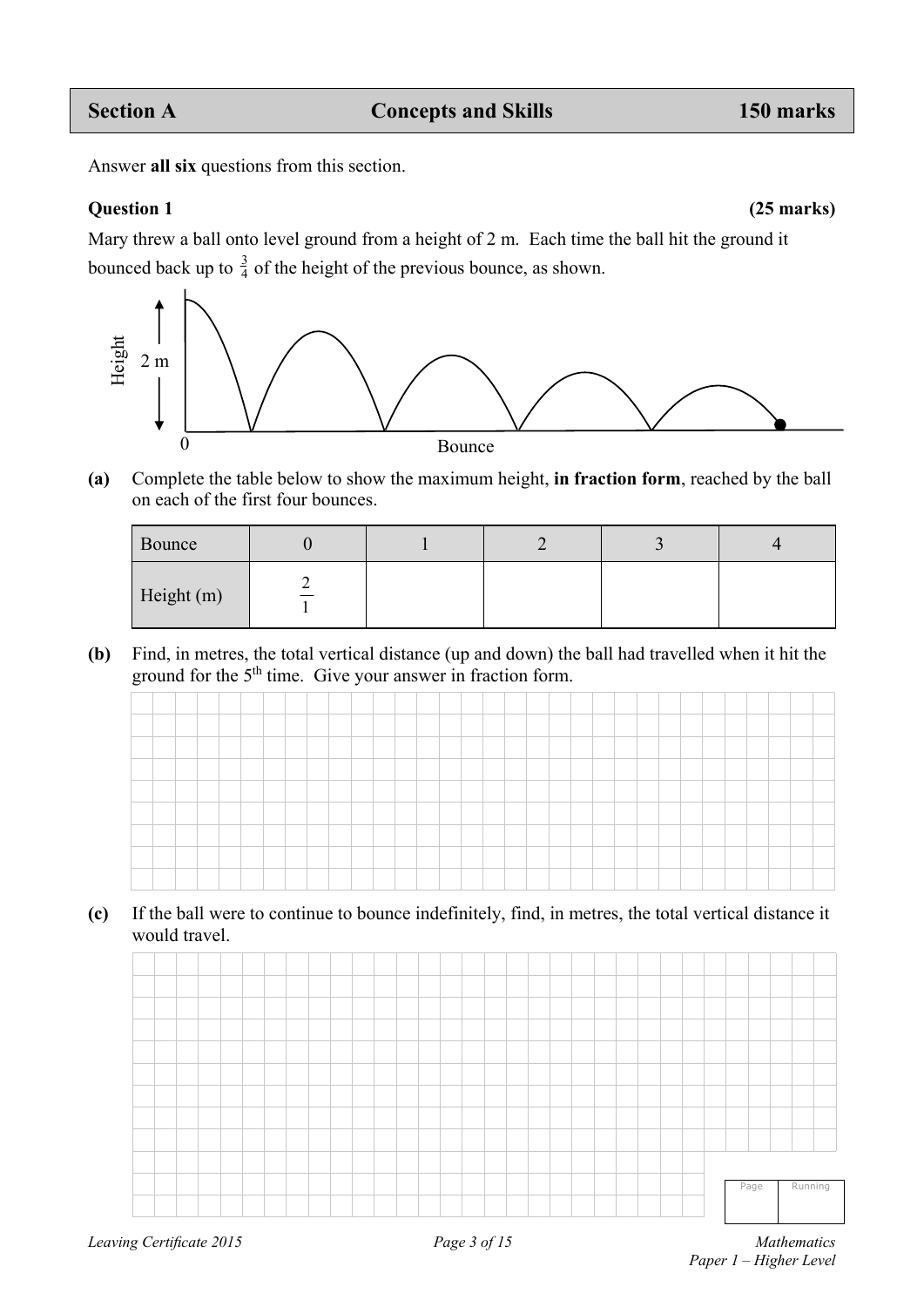Solve the equation  $x^3 - 3x^2 - 9x + 11 = 0$ . Write any irrational solution in the form  $a + b\sqrt{c}$ , where  $a, b, c \in \mathbb{Z}$ .

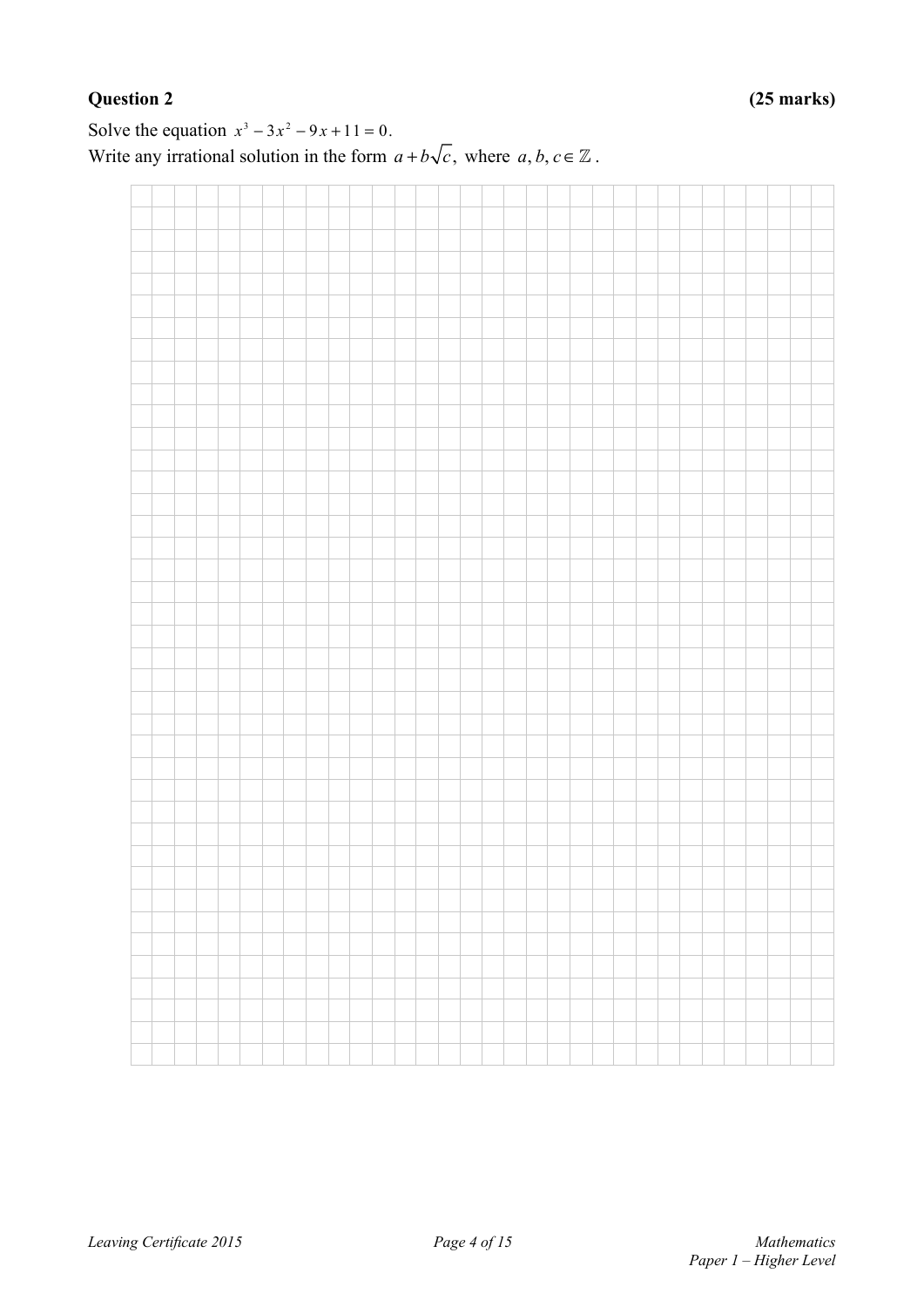### **Question 3 (25 marks)**

Let  $f(x) = -x^2 + 12x - 27, x \in \mathbb{R}$ .

**(a) (i)** Complete Table 1 below.

|               |  | Table 1 |  |  |
|---------------|--|---------|--|--|
| $\mathcal{X}$ |  |         |  |  |
| f(x)          |  |         |  |  |

**(ii)** Use Table 1 and the trapezoidal rule to find the approximate area of the region bounded by the graph of *f* and the *x*-axis.







**(ii)** Use your answers above to find the percentage error in your approximation of the area, correct to one decimal place.

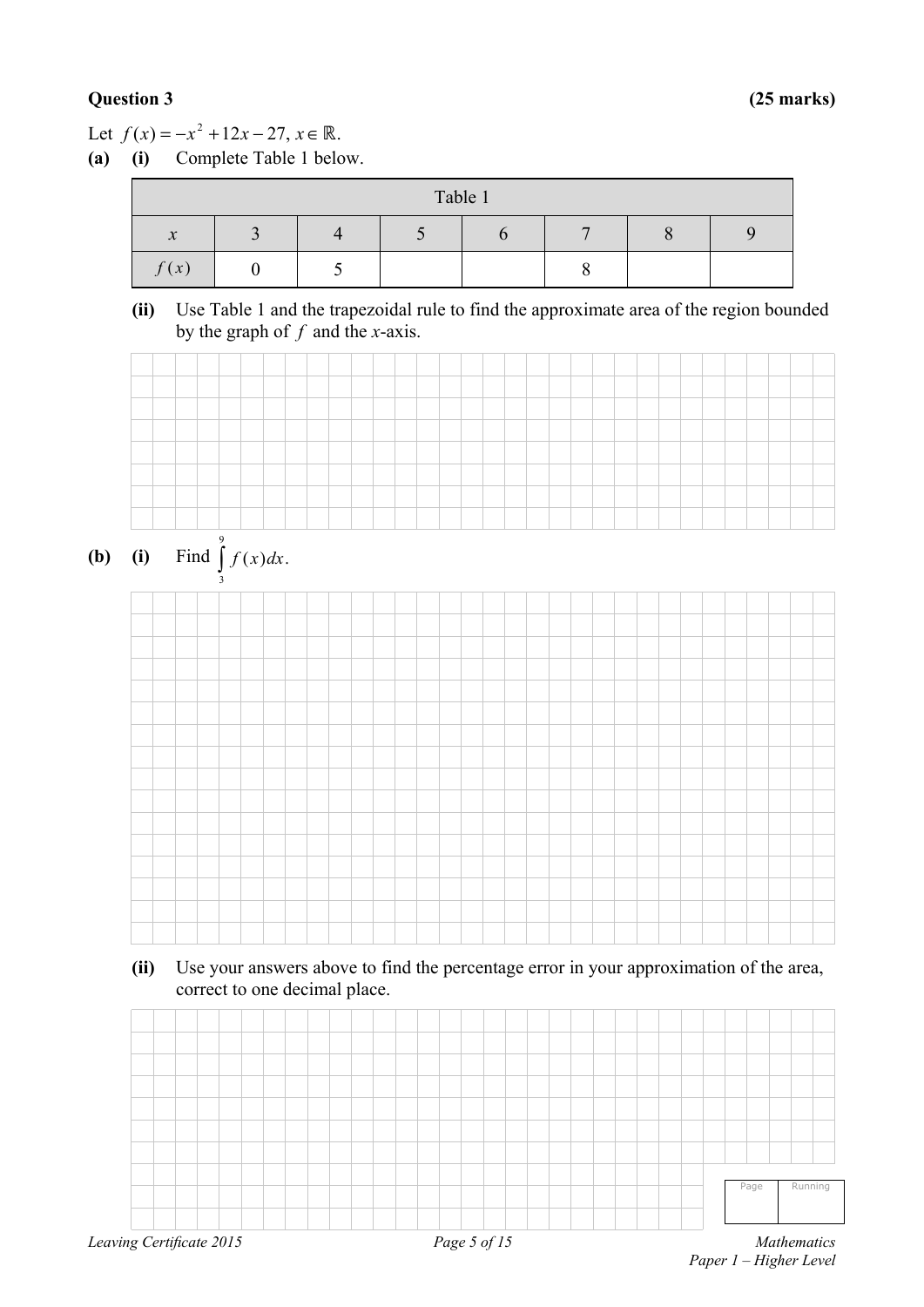**Question 4 (25 marks)** 

(a) The complex numbers  $z_1, z_2$  and  $z_3$  are such that  $\frac{2}{z_1} = \frac{1}{z_2} + \frac{1}{z_3}$ ,  $z_2 = 2 + 3i$  and  $z_3 = 3 - 2i$ ,

where  $i^2 = -1$ . Write  $z_1$  in the form  $a + bi$ , where  $a, b \in \mathbb{Z}$ .



**(b)** Let  $\omega$  be a complex number such that  $\omega^n = 1$ ,  $\omega \neq 1$ , and  $S = 1 + \omega + \omega^2 + \cdots + \omega^{n-1}$ . Use the formula for the sum of a finite geometric series to write the value of *S* in its simplest form.

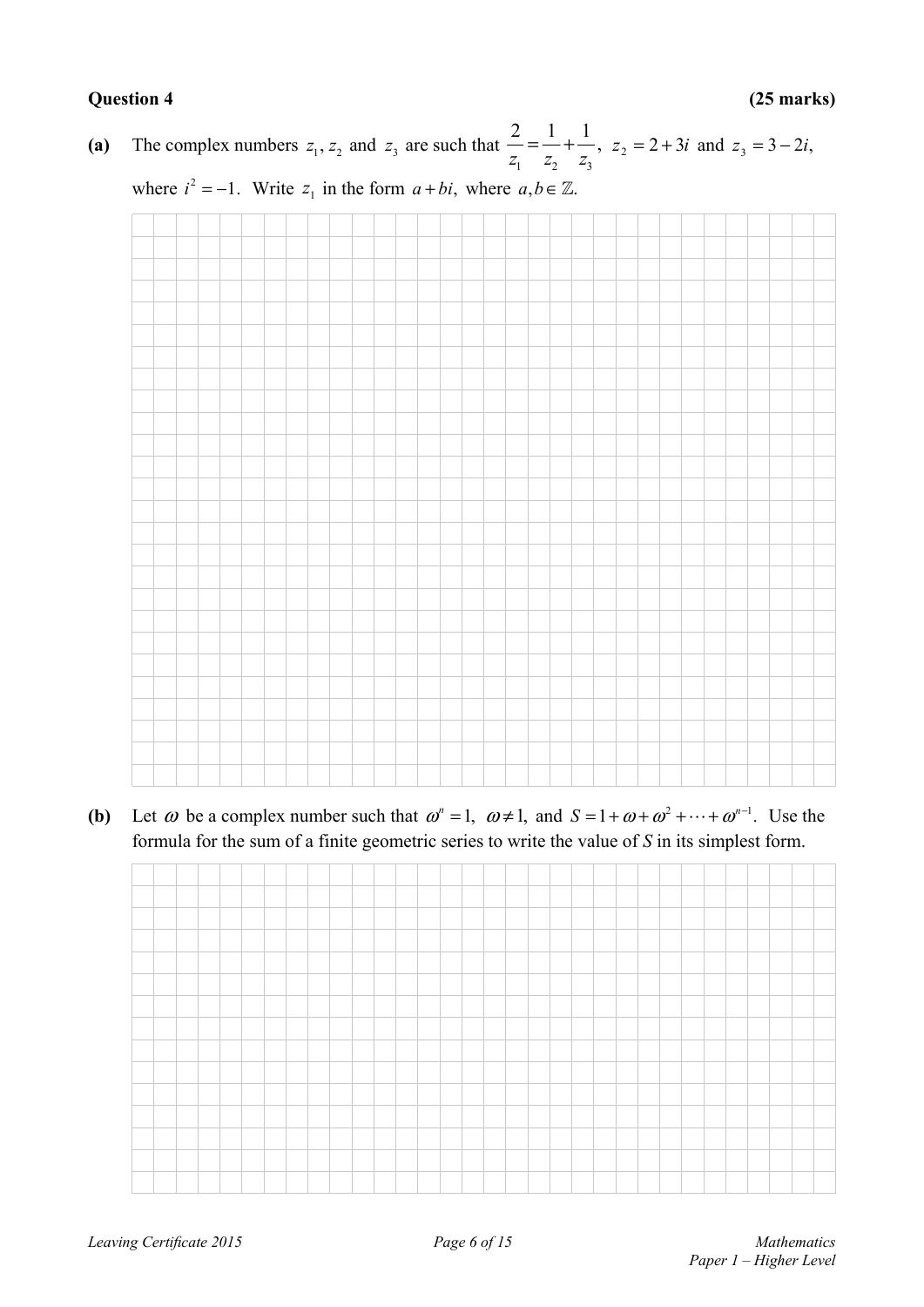### **Question 5 (25 marks)**

**(a)** Solve the equation  $x = \sqrt{x+6}$ ,  $x \in \mathbb{R}$ .



**(b)** Differentiate  $x - \sqrt{x+6}$  with respect to *x*.



**(c)** Find the co-ordinates of the turning point of the function  $y = x - \sqrt{x+6}$ ,  $x \ge -6$ .

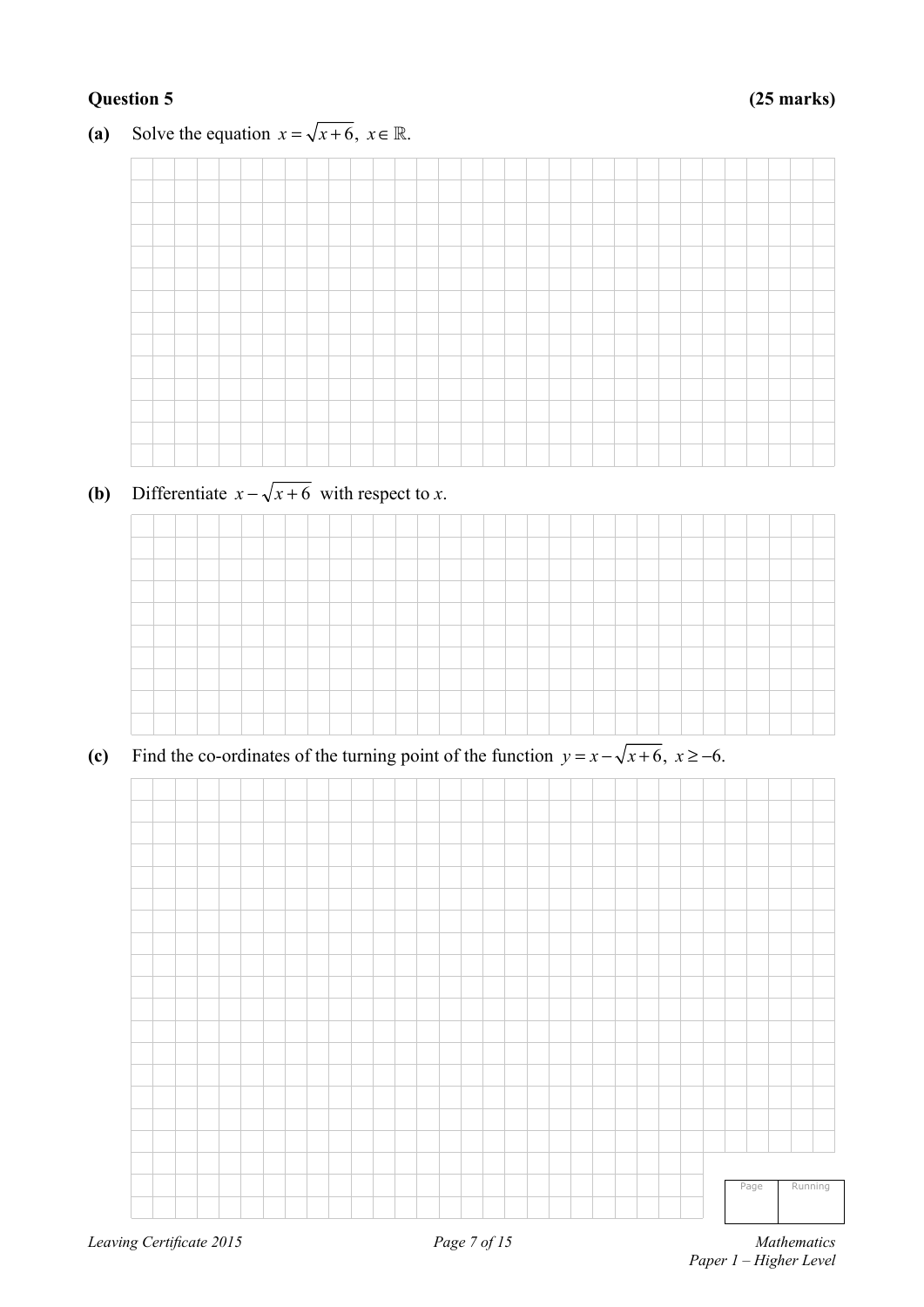### **Question 6 (25 marks)**

- **(a)** Donagh is arranging a loan and is examining two different repayment options.
	- **(i)** Bank A will charge him a monthly interest rate of 0·35%. Find, correct to three significant figures, the annual percentage rate (APR) that is equivalent to a monthly interest rate of 0·35%.

**(ii)** Bank B will charge him a rate that is equivalent to an APR of 4·5%. Find, correct to three significant figures, the monthly interest rate that is equivalent to an APR of 4·5%.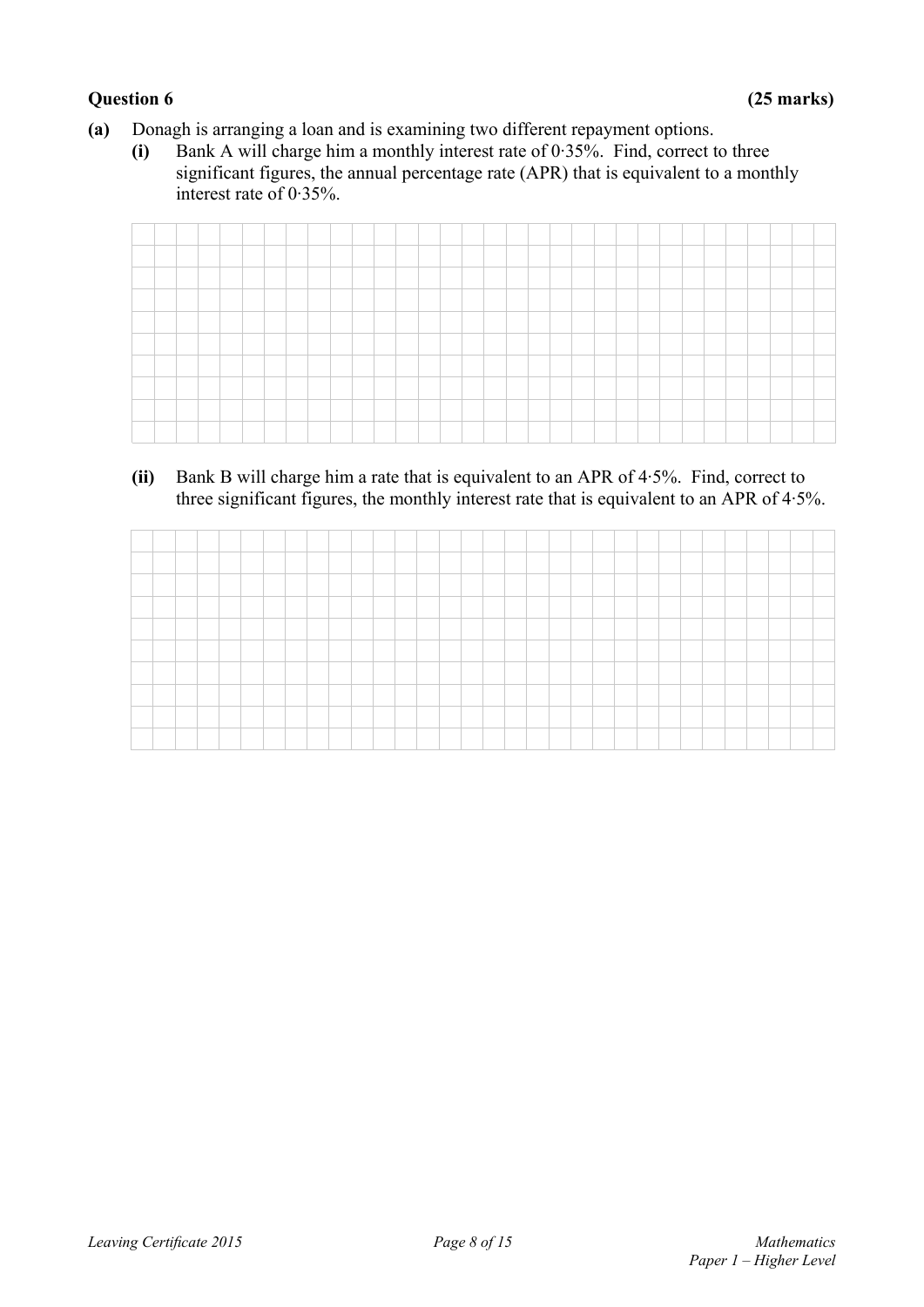**(b)** Donagh borrowed  $\epsilon$ 80 000 at a monthly interest rate of 0.35%, fixed for the term of the loan, from Bank A. The loan is to be repaid in equal monthly repayments over ten years. The first repayment is due one month after the loan is issued. Calculate, correct to the nearest euro, the amount of each monthly repayment.

| Page | Running |
|------|---------|
|      |         |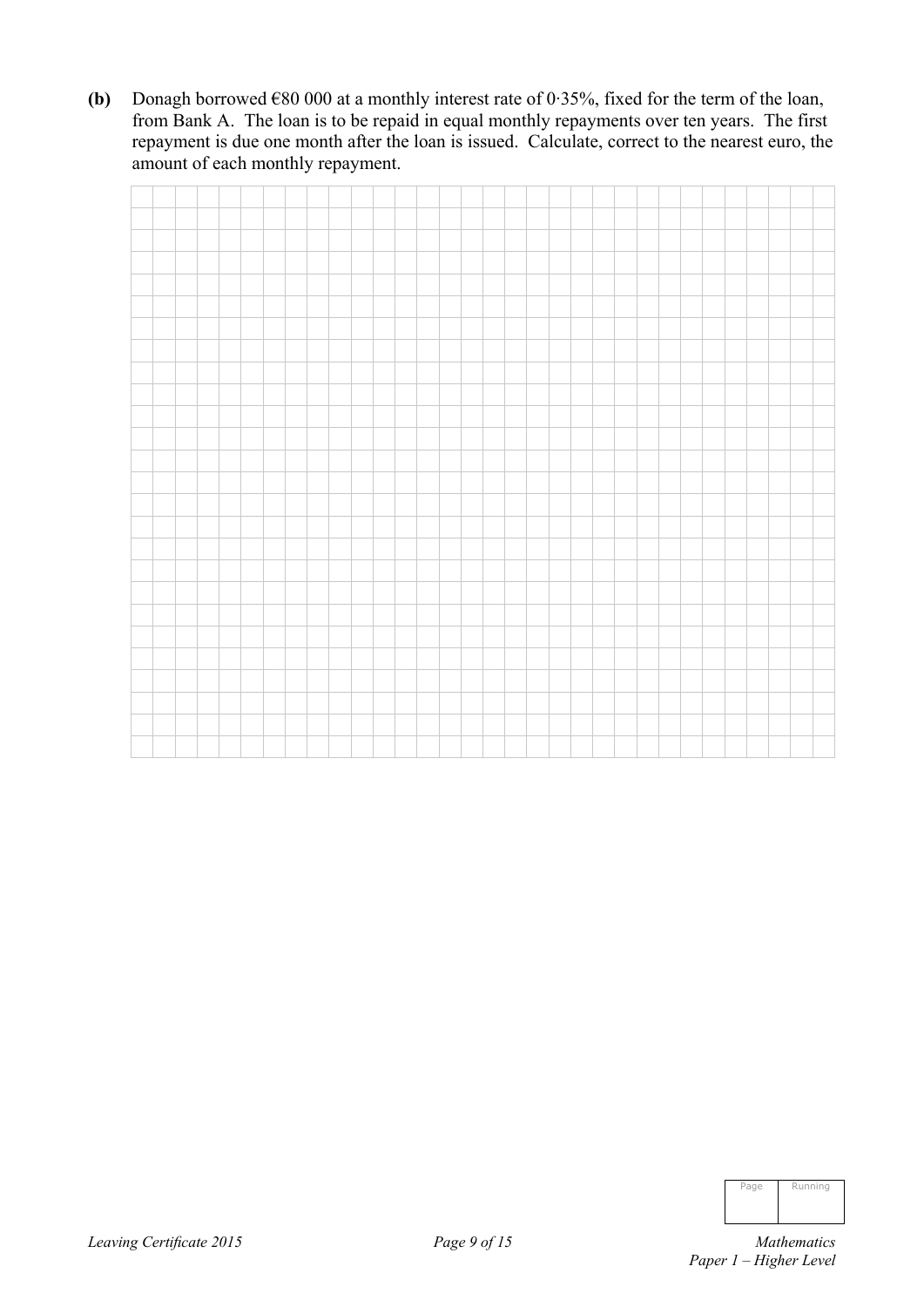Answer **all three** questions from this section.

### **Question 7 (50 marks)**

A plane is flying horizontally at *P* at a height of 150 m above level ground when it begins its descent. *P* is 5 km, horizontally, from the point of touchdown *O*. The plane lands horizontally at *O*.

*O P*  5 km 0·15 km

Taking *O* as the origin,  $(x, f(x))$  approximately describes the path of the plane's descent where  $f(x) = 0.0024x^3 + 0.018x^2 + cx + d$ ,  $-5 \le x \le 0$ , and both x and  $f(x)$  are measured in km.

(a) **(i)** Show that  $d = 0$ .

(ii) Using the fact that *P* is the point  $(-5, 0.15)$ , or otherwise, show that  $c = 0$ .

**(b)** (i) Find the value of  $f'(x)$ , the derivative of  $f(x)$ , when  $x = -4$ .

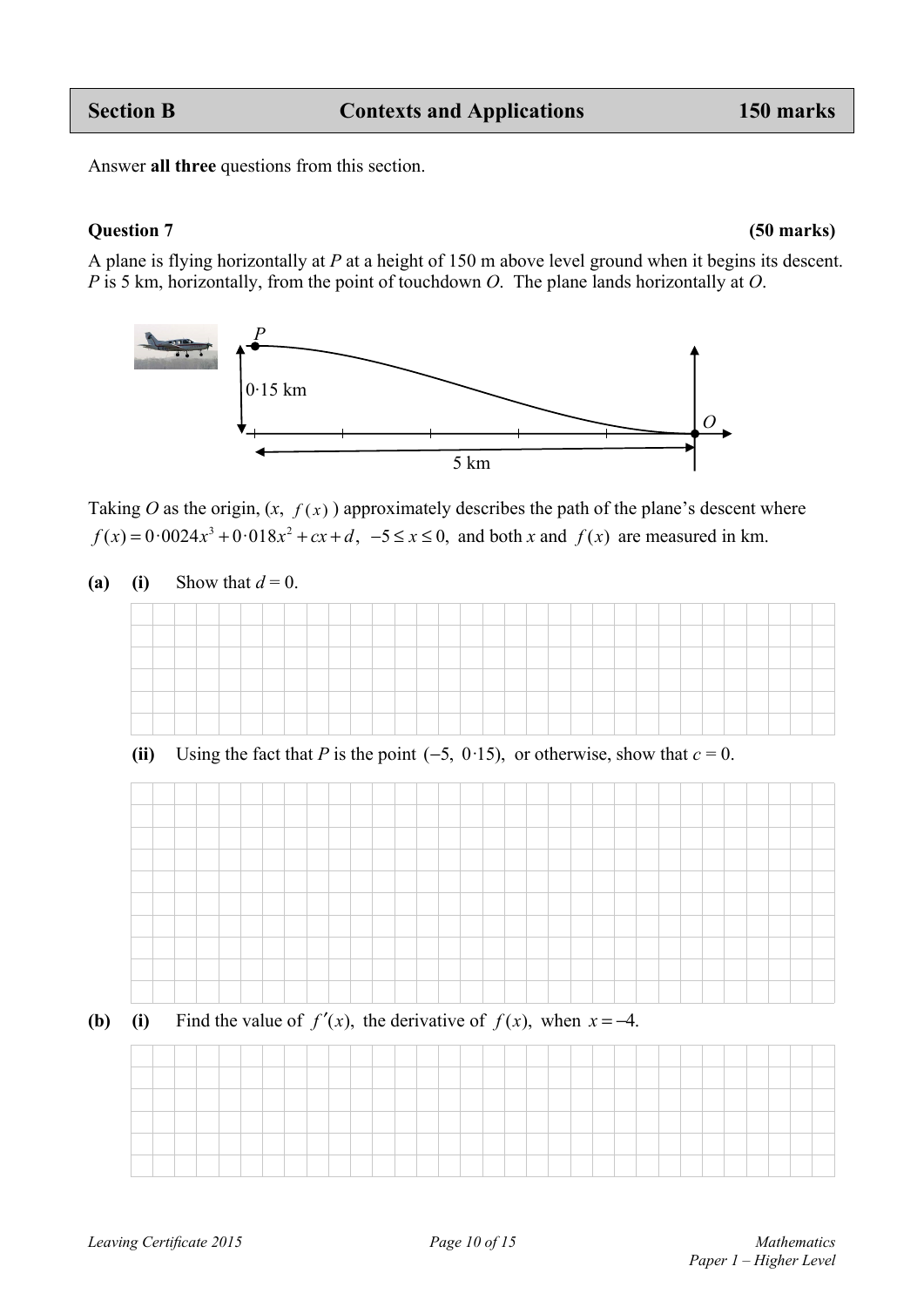**(ii)** Use your answer to part **(b) (i)** above to find the angle at which the plane is descending when it is 4 km from touchdown. Give your answer correct to the nearest degree.



(c) Show that ( $-2.5$ ,  $0.075$ ) is the point of inflection of the curve  $y = f(x)$ .



(d) (i) If  $(x, y)$  is a point on the curve  $y = f(x)$ , verify that  $(-x-5, -y+0.15)$  is also a point on  $y = f(x)$ .



Page Running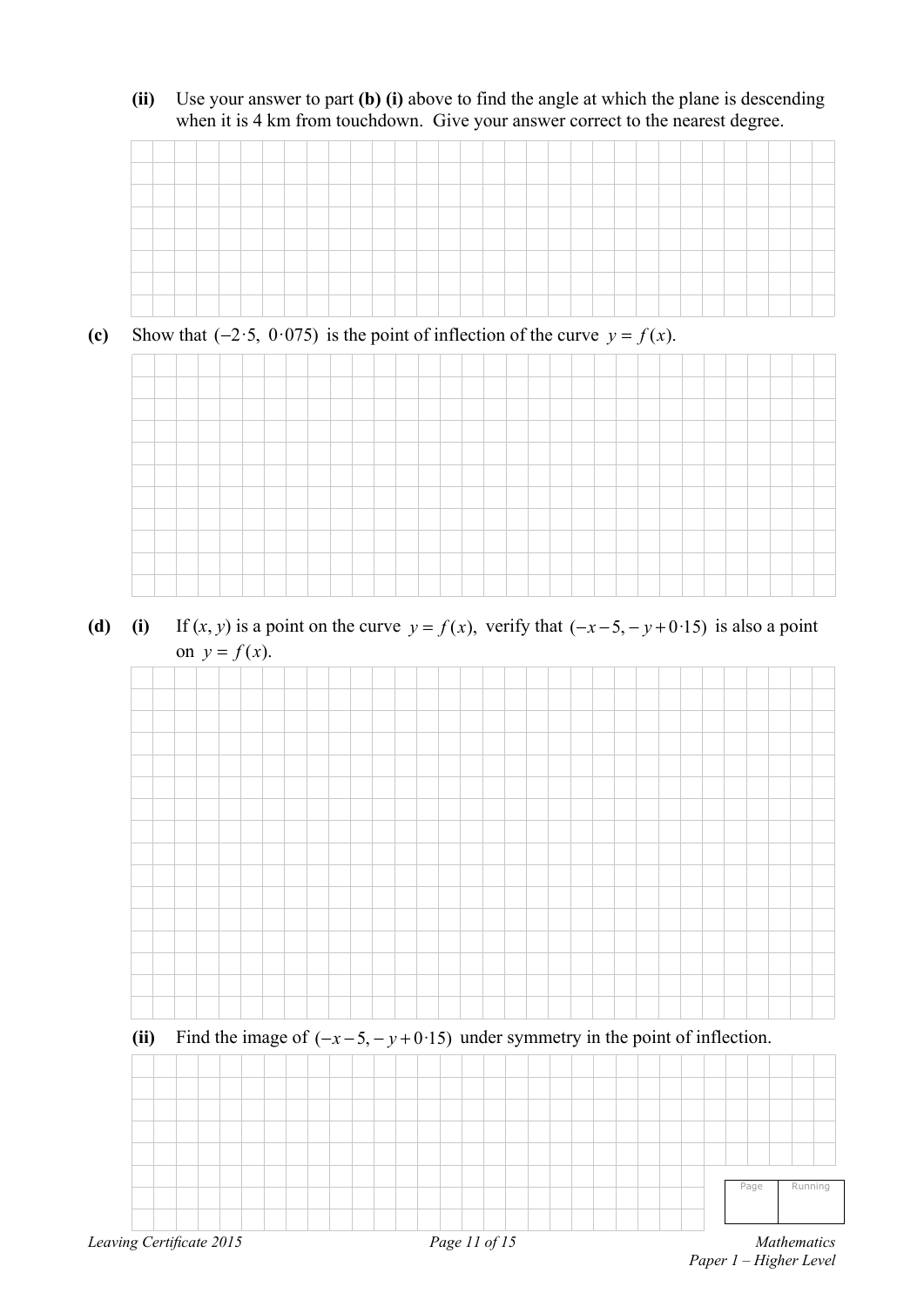### **Question 8 (50 marks)**

An oil-spill occurs off-shore in an area of calm water with no currents. The oil is spilling at a rate of  $4 \times 10^6$  cm<sup>3</sup> per minute. The oil floats on top of the water.

**(a) (i)** Complete the table below to show the total volume of oil on the water after each of the first 6 minutes of the oil-spill.

| Time (minutes)               |  |  |  |
|------------------------------|--|--|--|
| Volume $(10^6 \text{ cm}^3)$ |  |  |  |

**(ii)** Draw a graph to show the total volume of oil on the water over the first 6 minutes.



(iii) Write an equation for  $V(t)$ , the volume of oil on the water, in cm<sup>3</sup>, after *t* minutes.

| __                          |  |  |  |  |  |  |  |  |  |  |  |  |  |  |  |
|-----------------------------|--|--|--|--|--|--|--|--|--|--|--|--|--|--|--|
| and the company's company's |  |  |  |  |  |  |  |  |  |  |  |  |  |  |  |
|                             |  |  |  |  |  |  |  |  |  |  |  |  |  |  |  |
| __                          |  |  |  |  |  |  |  |  |  |  |  |  |  |  |  |
|                             |  |  |  |  |  |  |  |  |  |  |  |  |  |  |  |

**(b)** The spilled oil forms a circular oil slick **1 millimetre** thick.

| (i) Write an equation for the volume of oil in the slick, in $cm3$ , when the radius is r cm. |  |  |  |  |  |
|-----------------------------------------------------------------------------------------------|--|--|--|--|--|

| _ |  |  |  |  |  |  |  |  |  |  |  |  |  |  |  |  |
|---|--|--|--|--|--|--|--|--|--|--|--|--|--|--|--|--|
|   |  |  |  |  |  |  |  |  |  |  |  |  |  |  |  |  |
|   |  |  |  |  |  |  |  |  |  |  |  |  |  |  |  |  |
|   |  |  |  |  |  |  |  |  |  |  |  |  |  |  |  |  |
|   |  |  |  |  |  |  |  |  |  |  |  |  |  |  |  |  |
|   |  |  |  |  |  |  |  |  |  |  |  |  |  |  |  |  |
|   |  |  |  |  |  |  |  |  |  |  |  |  |  |  |  |  |
|   |  |  |  |  |  |  |  |  |  |  |  |  |  |  |  |  |
|   |  |  |  |  |  |  |  |  |  |  |  |  |  |  |  |  |
|   |  |  |  |  |  |  |  |  |  |  |  |  |  |  |  |  |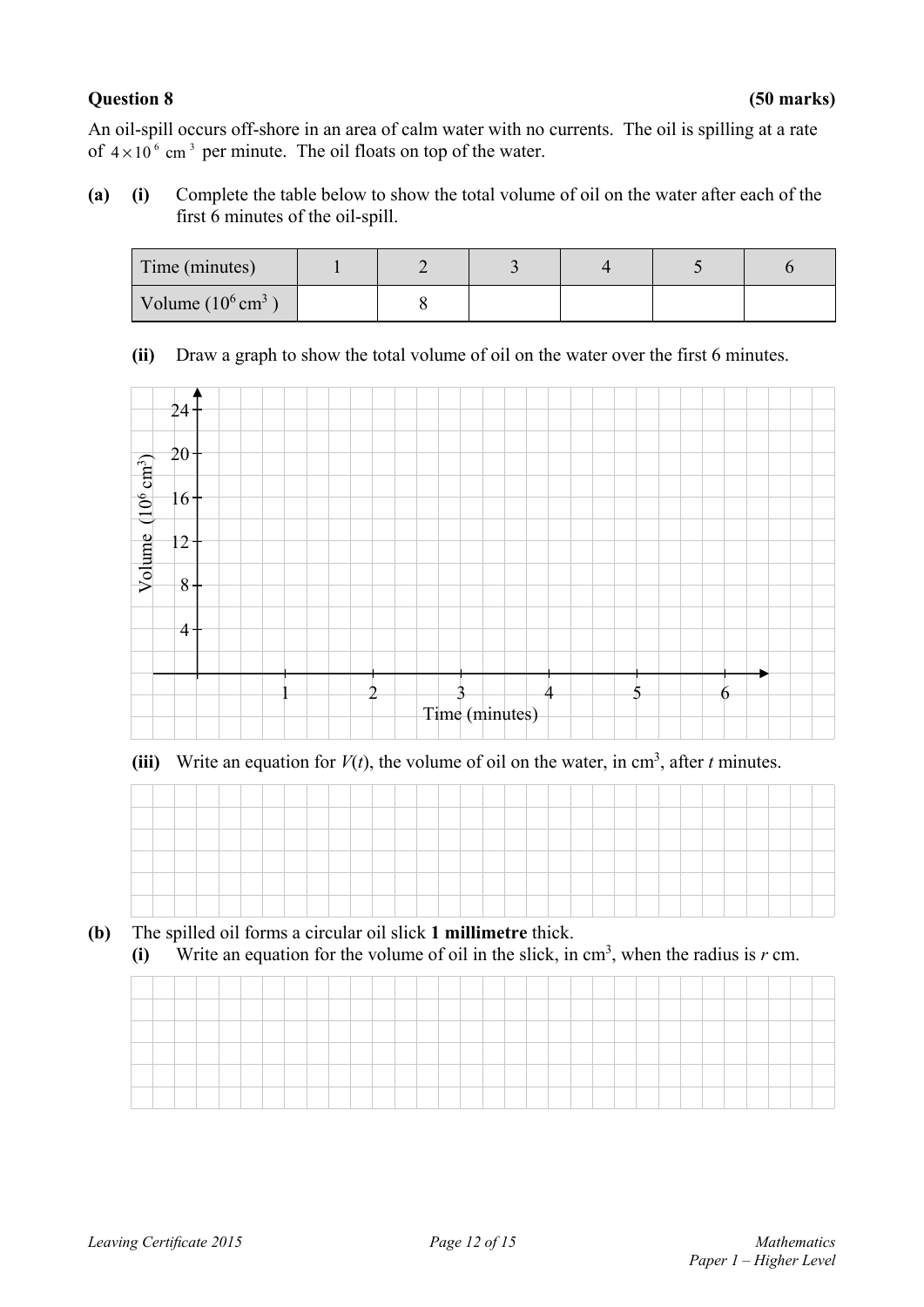**(ii)** Find the rate, in cm per minute, at which the radius of the oil slick is increasing when the radius is 50 m.

**(c)** Show that the area of water covered by the oil slick is increasing at a constant rate of  $4 \times 10^7$  cm<sup>2</sup> per minute.

**(d)** The nearest land is 1 km from the point at which the oil-spill began. Find how long it will take for the oil slick to reach land. Give your answer correct to the nearest hour.

| Leaving Certificate 2015 | Page 13 of 15 | Mathematics |         |
|--------------------------|---------------|-------------|---------|
|                          |               |             |         |
|                          |               | Page        | Running |
|                          |               |             |         |
|                          |               |             |         |
|                          |               |             |         |
|                          |               |             |         |
|                          |               |             |         |
|                          |               |             |         |
|                          |               |             |         |
|                          |               |             |         |
|                          |               |             |         |
|                          |               |             |         |
|                          |               |             |         |
|                          |               |             |         |
|                          |               |             |         |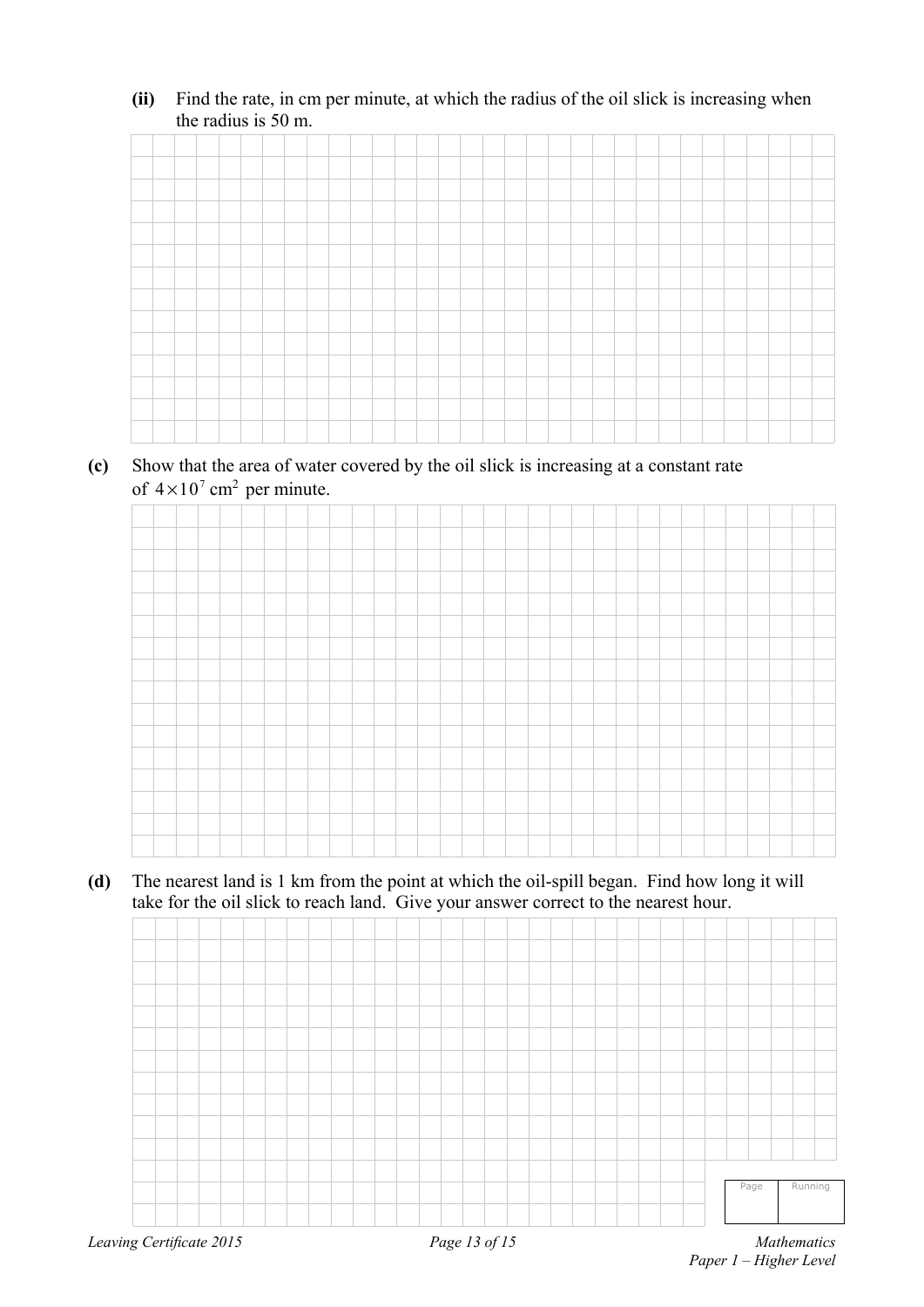The approximate length of the day in Galway, measured in hours from sunrise to sunset, may be calculated using the function

$$
f(t) = 12.25 + 4.75 \sin\left(\frac{2\pi}{365}t\right),
$$

where  $t$  is the number of days after March  $21<sup>st</sup>$  and 2  $\left(\frac{2\pi}{365}t\right)$  is expressed in radians.

(a) Find the length of the day in Galway on June  $5<sup>th</sup>$  (76 days after March 21<sup>st</sup>). Give your answer in hours and minutes, correct to the nearest minute.



**(b)** Find a date on which the length of the day in Galway is approximately 15 hours.

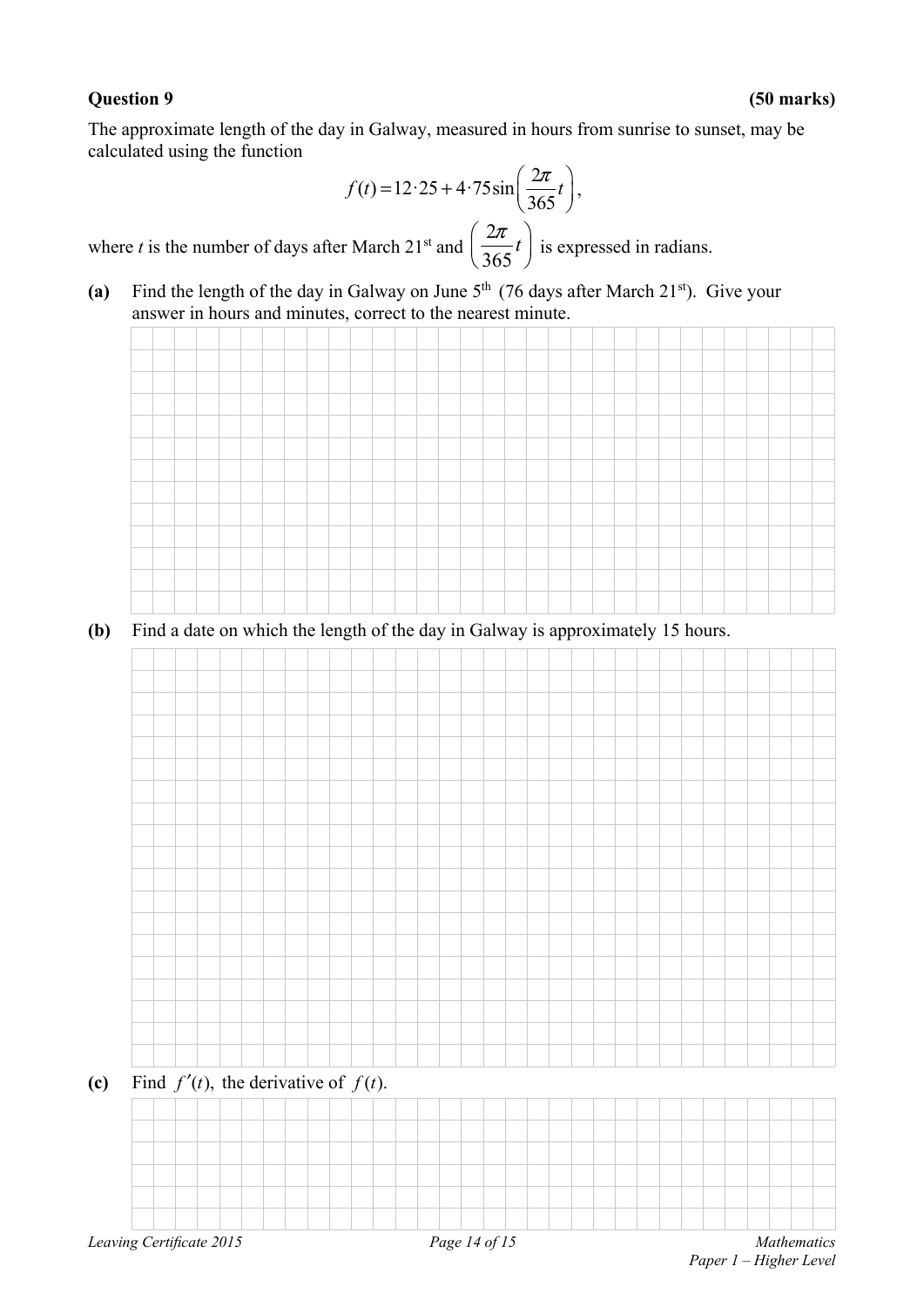**(d)** Hence, or otherwise, find the length of the longest day in Galway.

**(e)** Use integration to find the average length of the day in Galway over the six months from March  $21<sup>st</sup>$  to September  $21<sup>st</sup>$  (184 days). Give your answer in hours and minutes, correct to the nearest minute.